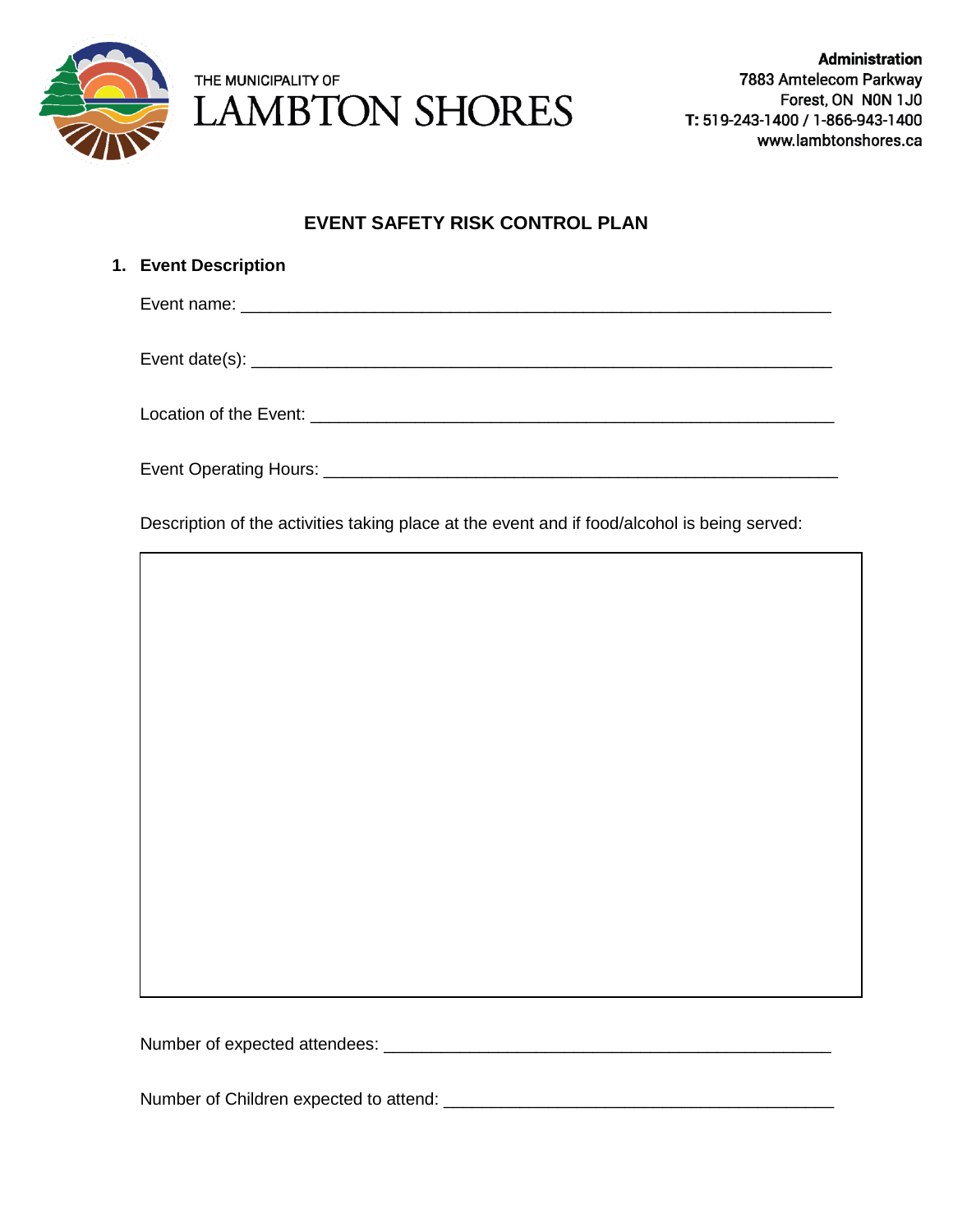## **2. Event organization – Roles and Responsibilities**

It is important that roles and responsibilities be clearly outline during an emergency. Event organizers should identify roles, responsibilities, and reporting relationships to ensure critical activities are covered. In the event of an emergency, key personnel may be required to act as a liaison with emergency responders.

Person completing this plan Name: \_\_\_\_\_\_\_\_\_\_\_\_\_\_\_\_\_\_\_\_\_\_\_\_\_\_\_\_\_\_\_\_\_\_\_\_\_\_\_\_\_\_\_\_\_\_\_\_\_\_\_\_\_\_\_\_\_\_\_\_\_\_\_\_ Contact Number: **Example 20** and  $\overline{a}$  and  $\overline{b}$  and  $\overline{c}$  and  $\overline{d}$  and  $\overline{b}$  and  $\overline{c}$  and  $\overline{d}$  and  $\overline{c}$  and  $\overline{c}$  and  $\overline{c}$  and  $\overline{c}$  and  $\overline{c}$  and  $\overline{c}$  and  $\overline{c}$  and  $\overline{c}$ Person overall in charge of the event Name: \_\_\_\_\_\_\_\_\_\_\_\_\_\_\_\_\_\_\_\_\_\_\_\_\_\_\_\_\_\_\_\_\_\_\_\_\_\_\_\_\_\_\_\_\_\_\_\_\_\_\_\_\_\_\_\_\_\_\_\_\_\_\_\_ Contact Number: **Example 2** and the contact Number: Other personal involved Name:  $\blacksquare$ Contact Number: \_\_\_\_\_\_\_\_\_\_\_\_\_\_\_\_\_\_\_\_\_\_\_\_\_\_\_\_\_\_\_\_\_\_\_\_\_\_\_\_\_\_\_\_\_\_\_\_\_\_\_\_\_\_\_\_ Role/Responsibility: \_\_\_\_\_\_\_\_\_\_\_\_\_\_\_\_\_\_\_\_\_\_\_\_\_\_\_\_\_\_\_\_\_\_\_\_\_\_\_\_\_\_\_\_\_\_\_\_\_\_\_\_\_ \_\_\_\_\_\_\_\_\_\_\_\_\_\_\_\_\_\_\_\_\_\_\_\_\_\_\_\_\_\_\_\_\_\_\_\_\_\_\_\_\_\_\_\_\_\_\_\_\_\_\_\_\_\_\_\_\_\_\_\_\_\_\_\_\_\_\_\_\_\_ \_\_\_\_\_\_\_\_\_\_\_\_\_\_\_\_\_\_\_\_\_\_\_\_\_\_\_\_\_\_\_\_\_\_\_\_\_\_\_\_\_\_\_\_\_\_\_\_\_\_\_\_\_\_\_\_\_\_\_\_\_\_\_\_\_\_\_\_\_\_ Name:  $\blacksquare$ Contact Number: \_\_\_\_\_\_\_\_\_\_\_\_\_\_\_\_\_\_\_\_\_\_\_\_\_\_\_\_\_\_\_\_\_\_\_\_\_\_\_\_\_\_\_\_\_\_\_\_\_\_\_\_\_\_\_\_ Role/Responsibility:  $\blacksquare$ \_\_\_\_\_\_\_\_\_\_\_\_\_\_\_\_\_\_\_\_\_\_\_\_\_\_\_\_\_\_\_\_\_\_\_\_\_\_\_\_\_\_\_\_\_\_\_\_\_\_\_\_\_\_\_\_\_\_\_\_\_\_\_\_\_\_\_\_\_\_ \_\_\_\_\_\_\_\_\_\_\_\_\_\_\_\_\_\_\_\_\_\_\_\_\_\_\_\_\_\_\_\_\_\_\_\_\_\_\_\_\_\_\_\_\_\_\_\_\_\_\_\_\_\_\_\_\_\_\_\_\_\_\_\_\_\_\_\_\_\_ Name:  $\blacksquare$ Contact Number: **Example 20** and the contact Number: Role/Responsibility: \_\_\_\_\_\_\_\_\_\_\_\_\_\_\_\_\_\_\_\_\_\_\_\_\_\_\_\_\_\_\_\_\_\_\_\_\_\_\_\_\_\_\_\_\_\_\_\_\_\_\_\_\_\_ \_\_\_\_\_\_\_\_\_\_\_\_\_\_\_\_\_\_\_\_\_\_\_\_\_\_\_\_\_\_\_\_\_\_\_\_\_\_\_\_\_\_\_\_\_\_\_\_\_\_\_\_\_\_\_\_\_\_\_\_\_\_\_\_\_\_\_\_\_\_

\_\_\_\_\_\_\_\_\_\_\_\_\_\_\_\_\_\_\_\_\_\_\_\_\_\_\_\_\_\_\_\_\_\_\_\_\_\_\_\_\_\_\_\_\_\_\_\_\_\_\_\_\_\_\_\_\_\_\_\_\_\_\_\_\_\_\_\_\_\_